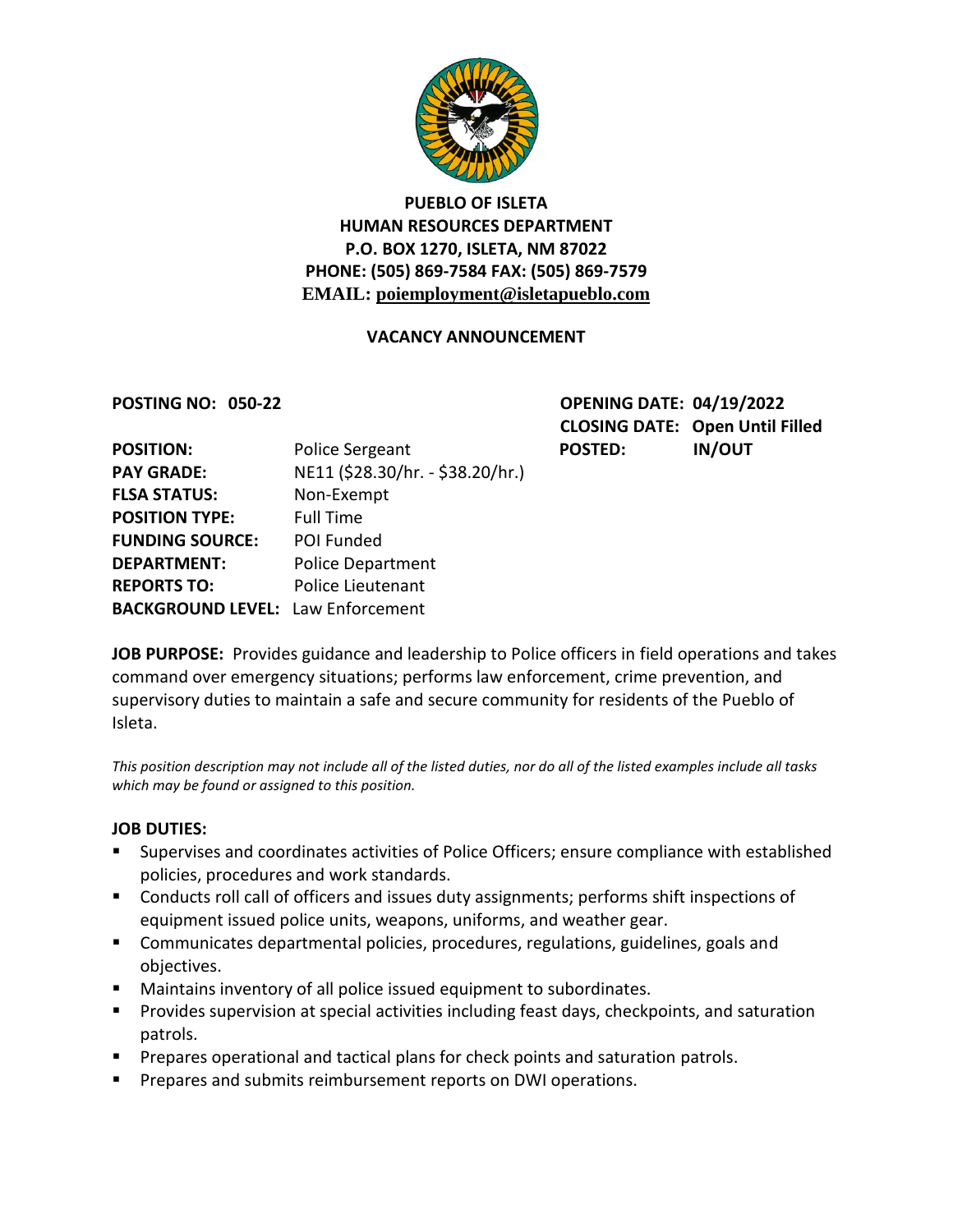- Enforces the Pueblo of Isleta Law and Order Code, charges and books arrested person, or issues citations when appropriate and completes necessary paperwork include vehicle progress.
- Patrols tribal roads and state highways within the boundaries of the Isleta Indian Reservation to enforce traffic laws and assist motorists in distress.
- Responds to complaints from Pueblo of Isleta residents and investigates criminal or civil misdemeanors, traffic accidents involving personal injury and/or property damage, vandalism, and burglary.
- Determines whether there is probable cause for arrest at domestic disturbances.
- **Provides security and law enforcement for tribal activities.**
- **Interrogates victims, witnesses, and suspects.**
- May transports violators to and from court, rehabilitation sites or jail facilities. Serves court papers, warrants, or subpoenas as required.
- Establishes and maintains effective working relationships with co-workers, tribal administrators, and the general public.
- Secures, documents, and examines crime scenes and gathers, preserves and processes evidence.
- Assists Bureau of Indian Affairs and other federal, tribal and state law enforcement officers in investigating federal or state offenses occurring on the Pueblo of Isleta Reservation.
- Observes and reports conditions conducive to crime or which might endanger public safety.
- Assists search and rescue groups, HAZMAT situations, and fires as requested.
- Works in cooperation with the EMTs and administers first aide or renders interim emergency care when necessary.
- Refers federal crimes to the Federal Bureau of Investigation through the Chief of Police.
- **Documents the results of investigations in writing and prepares required forms and written** reports; completes citation log book and call log as required.
- **Provides oral testimony, service warrants, and police reports, as requested by the Isleta** Tribal Court and other tribal, federal, and state courts.
- Assists citizen groups, tribal programs, and other programs serving the Pueblo of Isleta to implement crime and delinquency prevention or public awareness/public safety programs through presentations at community meetings, departmental meetings or with public and private groups.
- Works various shifts including nights, weekends, and holidays.
- Attends routine and specialized training classes and seminars of law enforcement methods and techniques for a minimum of 40 hours annual in-service sessions.
- **Performs other duties as assigned.**

# **SUPERVISION RESPONSIBILITIES:**

- Supervises Police Officers in the provision of law enforcement services; provides coaching, counseling, training and feedback to employees; assigns, reviews, and delegates work and job responsibilities to designated staff.
- Assists in hiring, evaluating, disciplining, and developing professional staff.

# **MINIMUM QUALIFICATIONS/REQUIREMENTS:**

- High School Diploma/GED.
- **Must be 21 years of age.**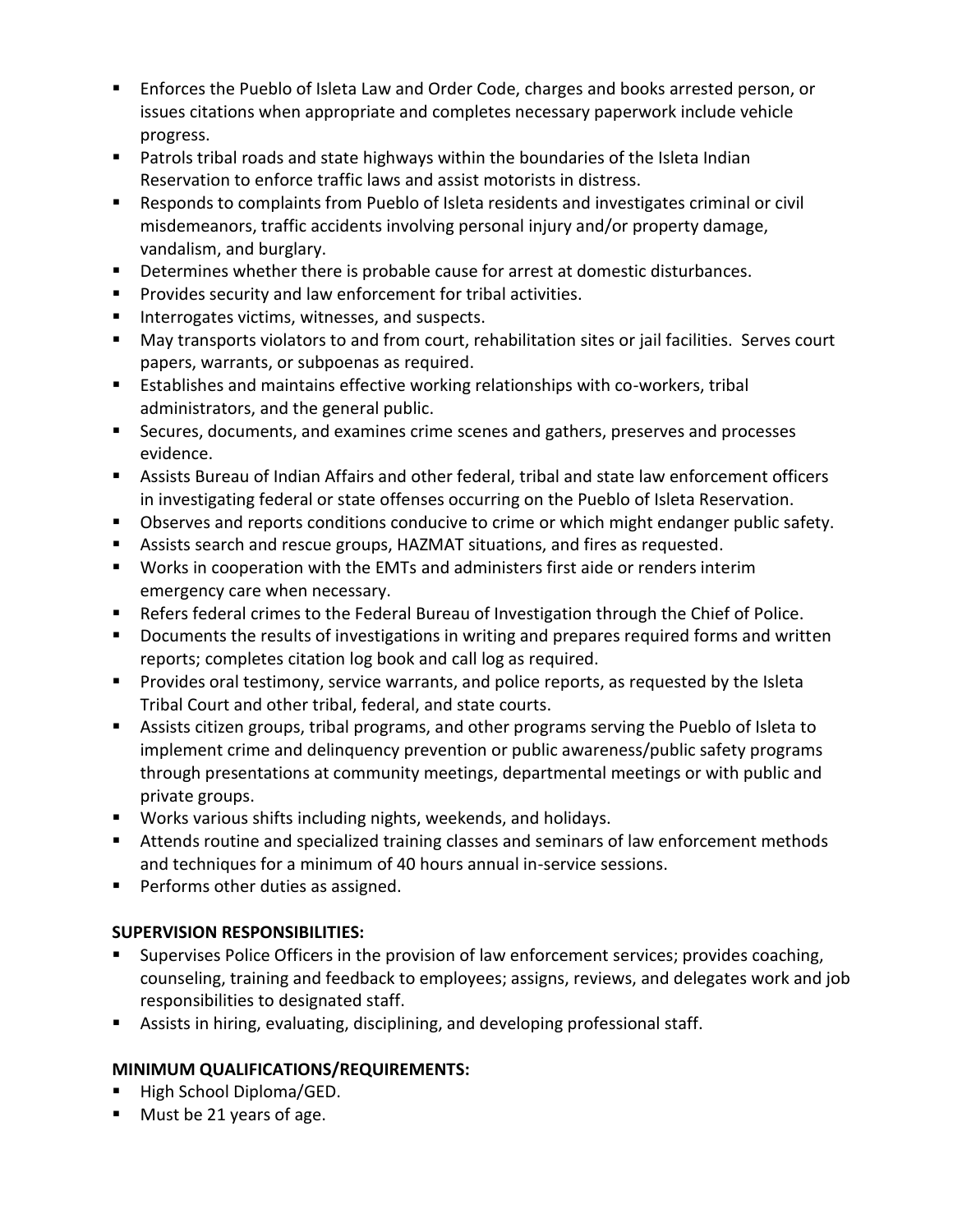- **Three or more years of continuous recent law enforcement work experience.**
- **EXECOMPLERIAT COMPLET OF STATE OF NEW MEXICO Certified Law Enforcement Training.**
- **Indian Police Academy Certification.**
- **Duly commissioned officer.**
- **Must be able to pass a physical examination.**
- Must pass the annual PEB (Physical Efficiency Battery).
- Valid New Mexico driver's license with ability to meet Pueblo of Isleta liability insurance requirements and maintain eligibility for insurance.
- **Must be able to pass background check, with NO prior convictions of any felonies.**
- **Must be able to comply with the Pueblo of Isleta Drug Free Workplace policies.**

## **KNOWLEDGE, SKILL AND ABILITY REQUIREMENTS:**

- Knowledge of relevant laws, regulations and rules pertaining to law enforcement and the Pueblo of Isleta.
- Knowledge of current law enforcement principles, practices, methods, and techniques.
- Knowledge of the Pueblo reservation including all roads, highways, streets and locations.
- **Knowledge of interviewing and interrogation techniques.**
- Knowledge of crime scene management and preliminary investigation procedures.
- Knowledge of and sensitivity to tribal customs and beliefs.
- Skill in supervising, training, and evaluating assigned staff.
- **Skill in making effective decisions in emergency situations.**
- Skill in the safe and effective operation and maintenance of law enforcement equipment.
- Skill in the safe operation and handling of motor vehicles.
- Ability to maintain confidentiality and use discretion when dealing with sensitive information.
- Ability to drive police vehicle in all weather conditions.
- Ability to use personal protective tools including handgun, mace, baton and cuffs.
- **Ability to use Sleuth software.**
- Ability to use police radio and Intoxilyzer 8000.
- Ability to communicate effectively, both verbally and in writing.
- Ability to enforce the laws fairly and impartially with due regard for the rights and safety of individuals and the preservation of property.
- Ability to work various duty shifts, including holidays, weekends, evenings, and overtime.
- Ability to make quickly analyze data, draw logical conclusions and make sound decisions.
- Ability to demonstrate moral character, honesty, tact, fairness, lack of prejudice and desire to help when dealing with people.
- Ability to accept the dangers and stresses, regimentation, discipline and time demands of police work.
- Ability to establish and maintain effective working relationships with associate personnel and the public.
- Ability to prepare accurate, complete and legible reports and present detailed, accurate and objective oral presentations and response to questions.
- Ability to meet the highest standards of professional conduct and ethics while on the job, and to maintain those same high standards when taking actions in their personal lives that could reflect on the Department.